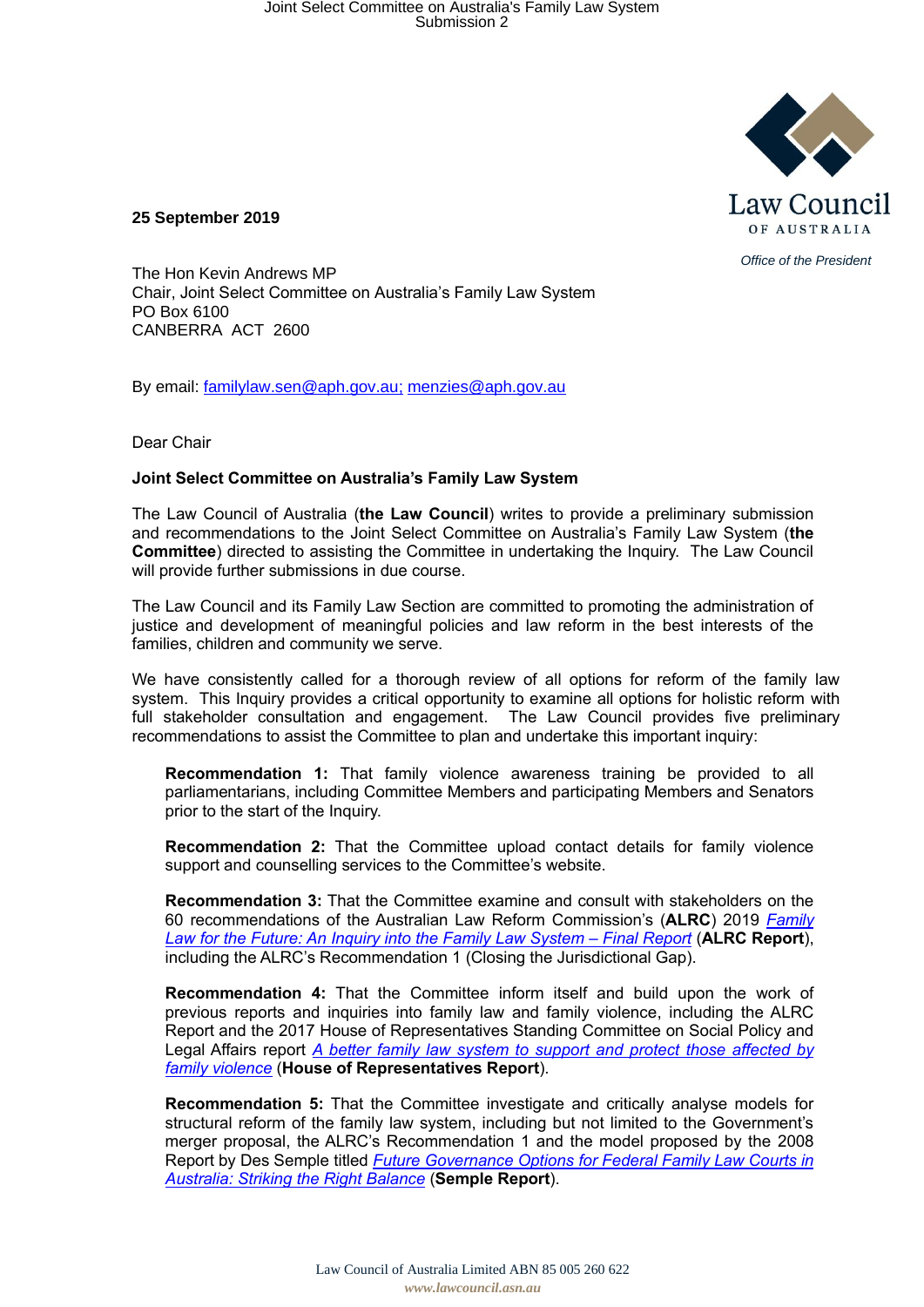## **Family violence awareness**

The House of Representatives Report acknowledged that:1

one in four Australian women have experienced at least one incident of violence from an intimate partner since the age of 15, and one in 19 Australian men have experienced physical or sexual violence by a current or former partner.

Further the report stated:<sup>2</sup>

In light of the statistics, it is perhaps unsurprising that 50 per cent of matters before the Family Court of Australia (the Family Court), 70 per cent of matters before the Federal Circuit Court of Australia (the Federal Circuit Court) and 65 per cent of matters before the Family Court of Western Australia, involve allegations of family violence. As a result, responding to family violence has been described as 'core business of the federal family courts'.

The Law Council strongly recommends that all parliamentarians including those who participate in this Inquiry be provided with family violence awareness training at the outset to help them undertake their important roles in the Inquiry but also considering any recommendations from the Inquiry.

This would inform and assist the Committee to better understand the complexities and dynamics of family violence, engage with witnesses and develop meaningful and appropriate policy responses. It is suggested this training would include raising awareness of underlying causes and signs of family violence, different forms and wide-ranging experiences of family violence, impacts of family violence on victims, children and vicarious trauma for others in the family law system, why incidents may not be reported, engagement with the family law system and how relevant services and jurisdictions within the family law system interact.

This Inquiry must be conducted in a respectful, safe, honest and inclusive manner. Committee members must be careful not to use words that may incite those currently engaged in the system or dissatisfied with a court outcome to engage in violence against partners, children or judges. The credibility of this Inquiry will be diminished and it will not succeed if responsible and temperate language is not used, including because public confidence in it will be undermined.

There are a range of models, programs and training available. The most suitable model should be determined in consultation with key stakeholders including family violence support service providers. The Law Council suggests consideration be given, by way of example, to a similar model of family violence awareness training to that provided to judicial officers, through the national Judicial College of Australia, funded by the Attorney-General's Department.

### **Landmark Report by the Australian Law Reform Commission**

The ALRC has recently undertaken invaluable work on the family law system that would be of great benefit and assistance to the Committee. On 31 March 2019 the ALRC Report was delivered to the Commonwealth Attorney-General, the Hon Christian Porter MP. The ALRC Report marked the first "root and branch" examination of the Australian family law system since the inception of the *Family Law Act 1975* (Cth) and creation of the Family Court of Australia in 1976.

Despite its terms of reference disavowing any examination of court structural issues, and despite repeated statements by the Government that the Report would not contain matters

<sup>1</sup> *House of Representatives Report*, [1.3], citing ANROWS, Violence against women in Australia: Additional analysis of the Australian Bureau of Statistics' Personal Safety Survey, 2012, October 2015 and ABS, Personal Safety Survey 2012, , viewed 11 September 2017; see also, ANROWS, *Submission 73.1 to the House of Representatives Report*, p. 3.

<sup>2</sup> *House of Representatives Report*, [1.6], citing Australian Institute of Family Studies, Evaluation of the 2006 Family Law Reforms, 2009, p. 314 and Monash University – Castan Centre for Human Rights Law (Castan Centre for Human Rights), *Submission 57 to the House of Representatives Report*, p. 2.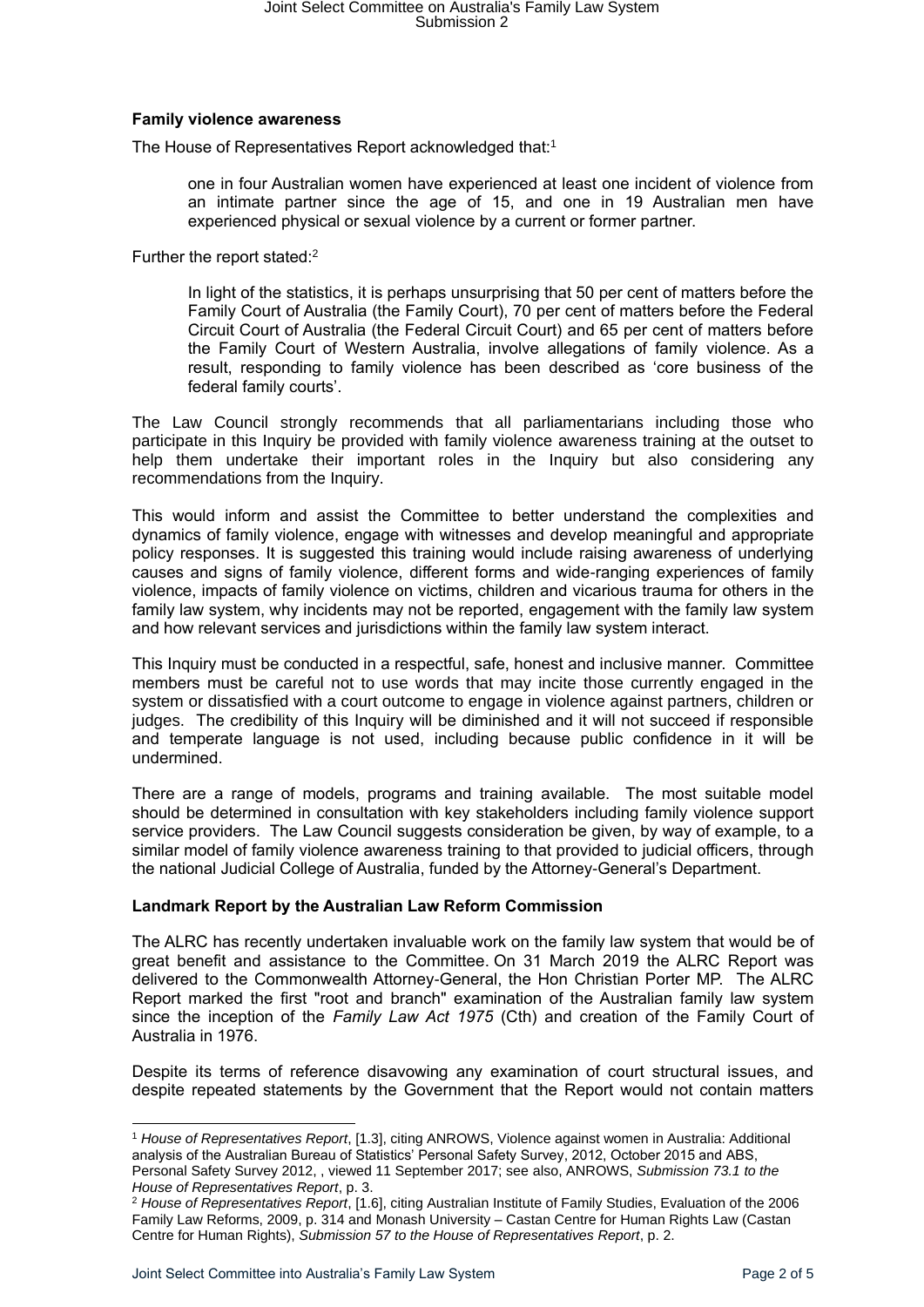# Joint Select Committee on Australia's Family Law System Submission 2

relevant to the Federal Circuit and Family Court of Australia Bill 2018 (Cth) and its accompanying Transitional Bill (**the Merger Bills**), Recommendation 1 of the ALRC Report proposes that whilst the power to make laws in relation to family law matters should remain with the Commonwealth, that decision making should be undertaken by Courts at a State and Territory level. This recommendation aims to close the 'jurisdictional gap' between state and territory child protection, family violence jurisdiction and law enforcement, and Commonwealth family law jurisdiction, and ensure children and victims of family violence do not slip through the cracks between systems.

The Government is yet to respond to the ALRC's 60 Recommendations. Parliamentarians did not have the benefit of the ALRC's Report when the Government sought a vote by Senators on the Merger Bills in April. The Inquiry provides an opportunity for the Government to promptly provide its response to the ALRC's recommendations, and for the Parliament to independently explore these recommendations in order to determine a holistic model of reform.

### **Alternate models for holistic reform of the family law system**

Reform must be a priority for the 46th Parliament but reinstating the Government's flawed proposal to merge the Family Court and Federal Circuit Court will not fix the problems. It will only hurt children, families and victims of family violence in need of the courts' assistance.

Despite widespread community concern and opposition, and notwithstanding the establishment of this Inquiry, the Government has indicated it intends to reintroduce the merger bill to Parliament this year. The Law Council calls on the Government not to reintroduce the merger proposal during the course of this Inquiry as the Inquiry's work is too important to pre-judge.

The family law system is one of Australia's most important pieces of social infrastructure. Australia created a world leading family law system but it has been broken for some time. Chronic underfunding and under-resourcing by successive governments has resulted in case backlogs and long delays for families. Some families are having to wait three years, in some cases longer, to have their matters determined.

Systemic failures plague the system. Children and victims of family violence are slipping through the cracks. The Law Council and FLS have long advocated that a holistic approach to family law reform, including consideration of both the law and court structure, is necessary to ensure the system protects and promotes the rights of all Australians and meets the safety and best interests of the most vulnerable members of our society.

The merger proposal that was not passed by the 45<sup>th</sup> Parliament does not meet that aim and should be abandoned in favour of careful consideration of other proposals, including the ALRC's Recommendation 1 and the model proposed by the Semple Report.

Former Senator the Hon Ian Macdonald, Chair of the Senate Committee that inquired into the Merger Bills, observed in June that the merger was only a "short term fix". By contrast, the ALRC Report provides an opportunity for meaningful holistic reform and merits close and careful consideration by the Committee in the context of this Inquiry.

Consideration of the merger proposal and the ALRC's Recommendation 1 is directly relevant to at least five of the Committee's Terms of Reference, including:

- a. ongoing issues and further improvements relating to the interaction and information sharing between the family law system and state and territory child protection systems, and family and domestic violence jurisdictions, including:
	- i. the process, and evidential and legal standards and onuses of proof, in relation to the granting of domestic violence orders and apprehended violence orders, and
	- ii. the visibility of, and consideration given to, domestic violence orders and apprehended violence orders in family law proceedings;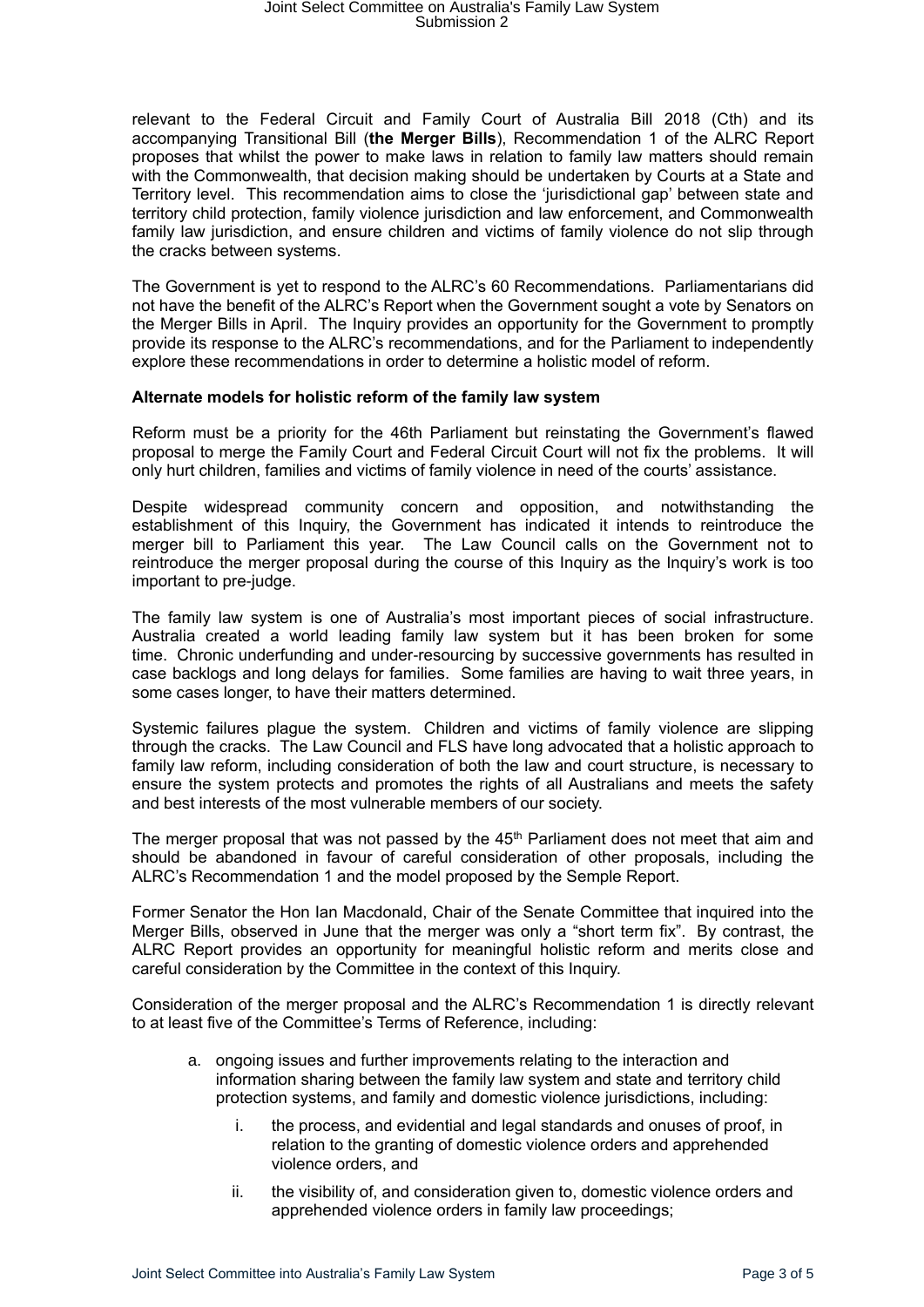- c. beyond the proposed merger of the Family Court and the Federal Circuit Court any other reform that may be needed to the family law and the current structure of the Family Court and the Federal Circuit Court;
- e. the effectiveness of the delivery of family law support services and family dispute resolution processes;
- f. the impacts of family law proceedings on the health, safety and wellbeing of children and families involved in those proceedings;
- i. any improvements to the interaction between the family law system and the child support system;
- k. any related matters.

Term of Reference (c) exhorts the Inquiry to look at reforms to the structure of the Courts beyond that the subject of the current proposal and not be bound by the narrow and illconceived strictures of that proposal. The Inquiry will be constrained from its inception if it is to proceed from a position where such proposal is legislated and to be implemented regardless of the conclusions and recommendations of the Inquiry.

Indeed, the Committee cannot fulfil its mandate in respect of Terms of Reference (a), (e), (f) and (i) if the Committee does not examine questions including:

- i. whether the Merger Bills are fit for purpose, will achieve their purported goals and should be passed by the Parliament;
- ii. how the Merger Bills interact with recommendations and concerns of the ALRC Report;
- iii. whether and how the Merger Bills will impact ongoing issues relating to the interaction and information sharing between the family law system and state and territory child protection systems, and family and domestic violence jurisdictions;
- iv. the Merger Bill's impacts on and risks to children, families and victims of family violence.

The Law Council has consistently said the Government must consult widely with all relevant stakeholders, including the community, Courts, judges, family violence service providers and the legal profession, on what change would be most beneficial to families and to ensure any proposed reform is in the best interests of children, victims of family violence and families.

In conducting this Inquiry, the Law Council urges the Committee to engage with all stakeholders. It is important the Inquiry be informed by expert advice and empirical evidence.

The Law Council encourages the Committee to inform itself and build upon the work of previous reports and inquiries into family law and family violence, including the ALRC Report, House of Representatives Report and the Semple Report.

Further information on these issues is also provided in the Law Council's submissions to the Senate Legal and Constitutional Affairs Committee's Inquiry into the Federal Circuit and Family Court of Australia Bill 2018; ALRC's Review of the Family Law System: Issues Paper 48; and the ALRC's Review of the Family Law System: Discussion Paper.